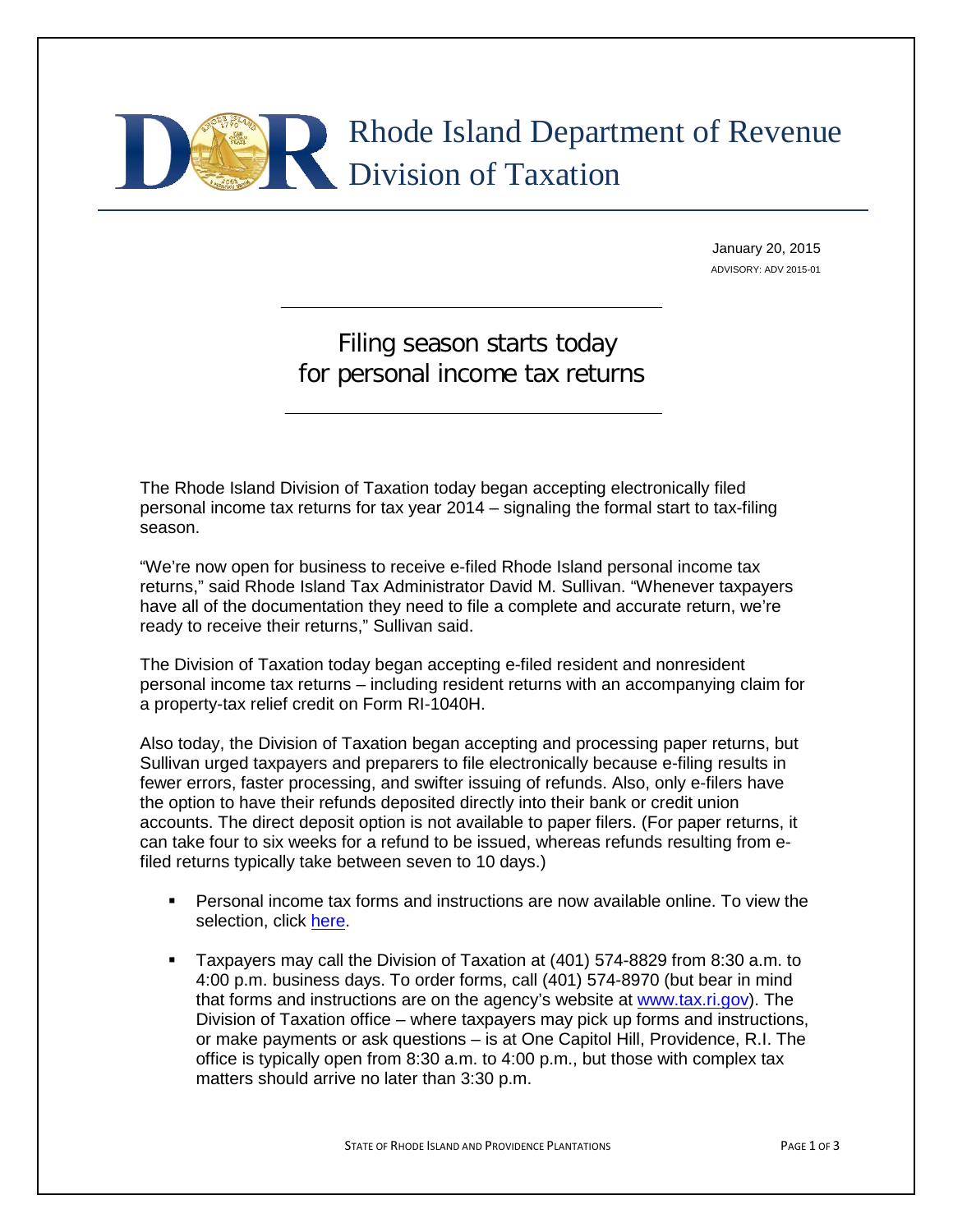## **Free File opens**

The Rhode Island Division of Taxation's website includes links to a number of online tax preparation programs that allow eligible taxpayers to prepare and file their federal and Rhode Island personal income tax returns at no charge. Taxpayers must first meet the eligibility requirements, then read each program's terms and conditions carefully. Click [here](http://www.tax.ri.gov/misc/efile.php) to view selections.

# **E-file business returns starting January 30**

The Division of Taxation will begin accepting and processing e-filed business returns on January 30, 2015. Between now and then, the Division of Taxation will continue testing with software providers to ensure that the system is up and running on January 30.

"Practitioners will be able to e-file Rhode Island corporate returns and other business tax returns starting January 30, including Form RI-1120C, Form RI-1120S, and Form RI-1065," Sullivan said.

Paper returns can be filed, but Sullivan urged preparers and taxpayers to take advantage of the many benefits of filing electronically. He also issued a reminder about Rhode Island's [corporate e-file mandate,](http://www.tax.ri.gov/Advisory/ADV%202012-16.pdf) which applies to paid preparers (though not to corporations themselves).

 The Division of Taxation's e-file system accepts many different types of returns. However, Form RI-1041 – the income tax return filed by fiduciaries for certain trusts and estates – must be filed on paper.

## **Smoking bar affidavits**

The Rhode Island Division of Taxation's Special Investigation Unit (SIU) recently mailed out the Annual Smoking Bar Affidavits to known Rhode Island smoking bars for calendar year 2014.

A smoking bar establishment [must demonstrate each year](http://webserver.rilin.state.ri.us/Statutes/TITLE23/23-20.10/23-20.10-2.HTM) that revenue generated by tobacco sales are greater than 50 percent of total revenue. This is done on the Annual Smoking Bar Affidavit, which is due on February 20, 2015. Any smoking bar that fails to file the affidavit or does not meet the 50 percent threshold will be referred to the Rhode Island Department of Health. If you did not receive the affidavit from the Division of Taxation, please contact the Special Investigation Unit immediately at (401) 574-8874.

## **Drawing for historic tax credits**

The Rhode Island Division of Taxation will hold a public meeting on January 26, 2015, to conduct a drawing regarding historic tax credits.

The credits are made available on a first-come, first-served basis. However, some applicants have filed their applications on the same date. To "break the tie," the drawing